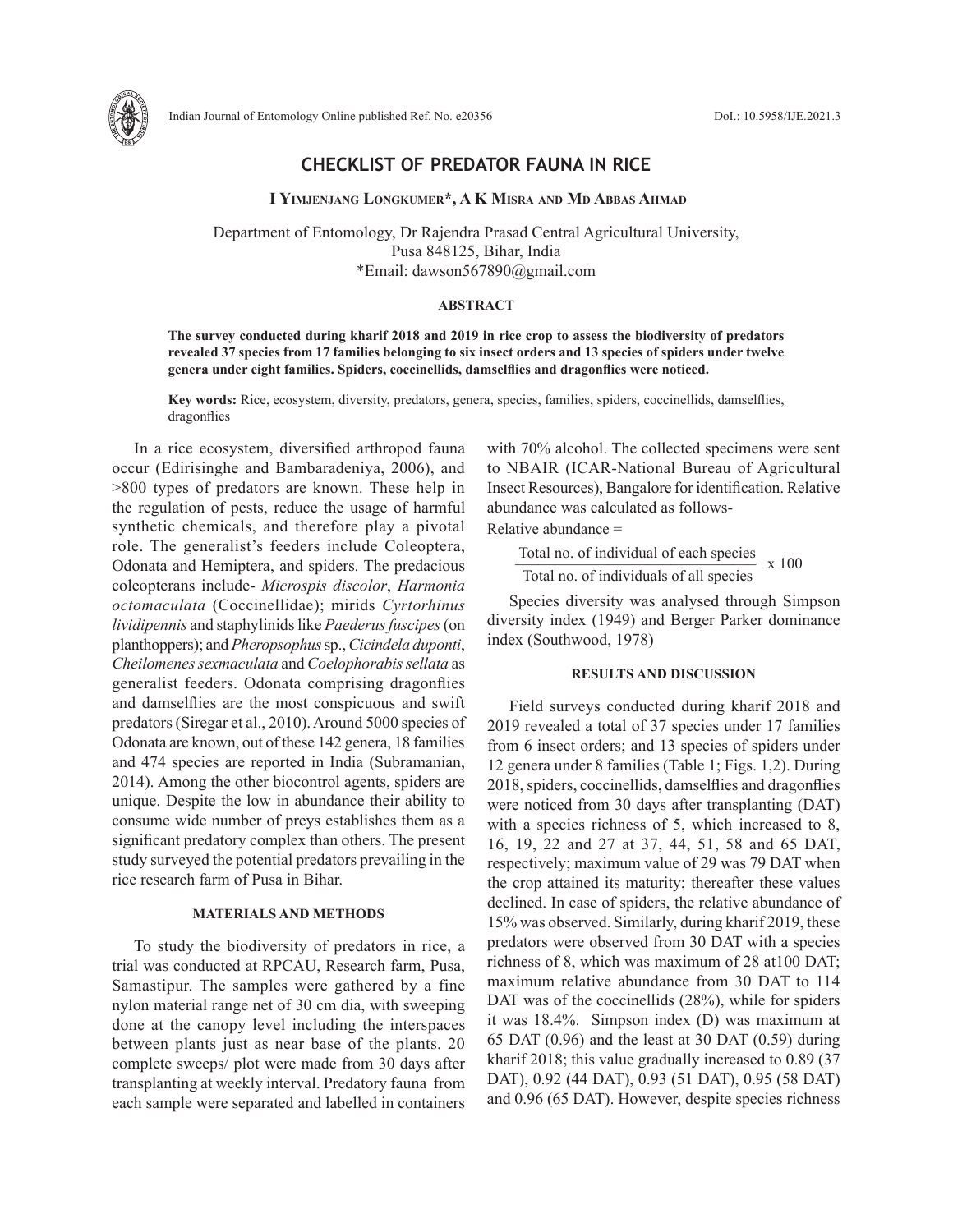| Species                    | Common name                   | Family           | Order       |  |
|----------------------------|-------------------------------|------------------|-------------|--|
| Agriocnemis pygmaea        | Wandering wisp                | Coenagrionidae   | Odonata     |  |
| Brachythemis contaminata   | Ditch jewel                   | Libelluidae      | Odonata     |  |
| Ceriagrion cerinorubellum  | Bi-coloured damsel            | Coenagrionidae   | Odonata     |  |
| Ceriagrion coromandelianum | Yellow waxtail                | Coenagrionidae   | Odonata     |  |
| Ceriagrion rubiae          | Orange waxtail                | Coenagrionidae   | Odonata     |  |
| Crocothemis servilia       | Scarlet skimmer               | Libelluidae      | Odonata     |  |
| Diplacodes trivialis       | Ground skimmer                | Libelluidae      | Odonata     |  |
| Ischnura nursei            | Pixie dartlet                 | Coenagrionidae   | Odonata     |  |
| Neurothemis tullia         | Pied paddy skimmer            | Libelluidae      | Odonata     |  |
| Orthetrum sabina           | Green marsh hawk              | Libelluidae      | Odonata     |  |
| Paragomphus lineatus       | Lined hook-tailed             | Gomphidae        | Odonata     |  |
| Pantala flavescens         | Globe skimmer                 | Libelluidae      | Odonata     |  |
| Potamarcha congener        | Common chaser                 | Libelluidae      | Odonata     |  |
| Trithemis pallidinervis    | Long legged marsh glider      | Libelluidae      | Odonata     |  |
| Tholymis tillarga          | Coral tailed cloudwing        | Libelluidae      | Odonata     |  |
| Bembidion sp.              | Ground beetle                 | Carabidae        | Coleoptera  |  |
| Calochroa flavomaculata    | Tiger beetle                  | Cicindellinadae  | Coleoptera  |  |
| Cheilomenes sexmaculata    | 6 spotted ziz-zag lady bird   | Coccinellidae    | Coleoptera  |  |
| Coccinella transversalis   | Transverse lady bird          | Coccinellidae    | Coleoptera  |  |
| Cocinellia septempunctata  | Seven spot ladybird or C-7    | Coccinellidae    | Coleoptera  |  |
| Cryptolaemus montrouzieri  | Mealybug destroyer            | Coccinellidae    | Coleoptera  |  |
| Harmonia octomaculata      | Eight spotted ladybird        | Coccinellidae    | Coleoptera  |  |
| Dytiscus                   | Predacious diving beetle      | Dytiscidae       | Coleoptera  |  |
| Hydrophilus piceus         | Water scavenger               | Hydrophilidae    | Coleoptera  |  |
| Lethocerus sp.             | Giant water bug               | Belostomatidae   | Coleoptera  |  |
| Ophionea indica            | Ground beetle                 | Carabidae        | Coleoptera  |  |
| Micraspis discolor         | Ladybird beetle               | Coccinellidae    | Coleoptera  |  |
| Paederus fuscipes          | Rove beetle                   | Staphylinidae    | Coleoptera  |  |
| Pheropsophus bimaculatus   | Bombardier beetle             | Carabidae        | Coleoptera  |  |
| Propylea dissecta          | Aphidophagous ladybird        | Coccinellidae    | Coleoptera  |  |
| Camponotus sp.             | Carpenter ant                 | Formicidae       | Hymenoptera |  |
| Limnogonus fossarum        | Water strider                 | Gerridae         | Hemiptera   |  |
| Cyrtorhinus lividipennis   | Plant bug                     | Miridae          | Hemiptera   |  |
| Euborella sp.              | Earwigs                       | Anisolabididae   | Dermaptera  |  |
| Forficula sp.              | Earwigs                       | Forficulidae     | Dermaptera  |  |
| Odontomyia sp.             | Soldier fly                   | Statiomyidae     | Diptera     |  |
| Ommatius sp.               | Robber flies                  | Asilidae         | Diptera     |  |
| Argiope aemula             | Oval St. Andrews cross spider | Araneidae        | Araneae     |  |
| Argiope pulchella          | Garden cross spider           | Araneidae        | Araneae     |  |
| Bianor albobimaculatus     | Boreal jumping spider         | Salticidae       | Araneae     |  |
| Cheiracanthium inornatum   | Yellow sac spider             | Cheiracanthiidae | Araneae     |  |
| Lycosa pseudoannulata      | Wolf spider                   | Lycosidae        | Araneae     |  |
| Neoscona theisi            | Common web spider             | Araneidae        | Araneae     |  |
| Oxypes macilentus          | Lynxspider                    | Oxyopidae        | Araneae     |  |
| <i>Pardosa</i> sp.         | Wolf spider                   | Lycosidae        | Araneae     |  |
| Plexippus sp.              | Jumping spider                | Salticidae       | Araneae     |  |
| Leucauge decorata          | Decorative silver orb spider  | Tetragnathidae   | Araneae     |  |
| Tetragnatha mandibulata    | Long jawed orb weaver         | Tetragnathidae   | Araneae     |  |
| Thomisus sp.               | Crab spider                   | Thomisidae       | Araneae     |  |
| Tibellus sp.               | Slender crab spider           | Philodromidae    | Araneae     |  |
|                            |                               |                  |             |  |

Table 1. Natural enemies observed in rice crop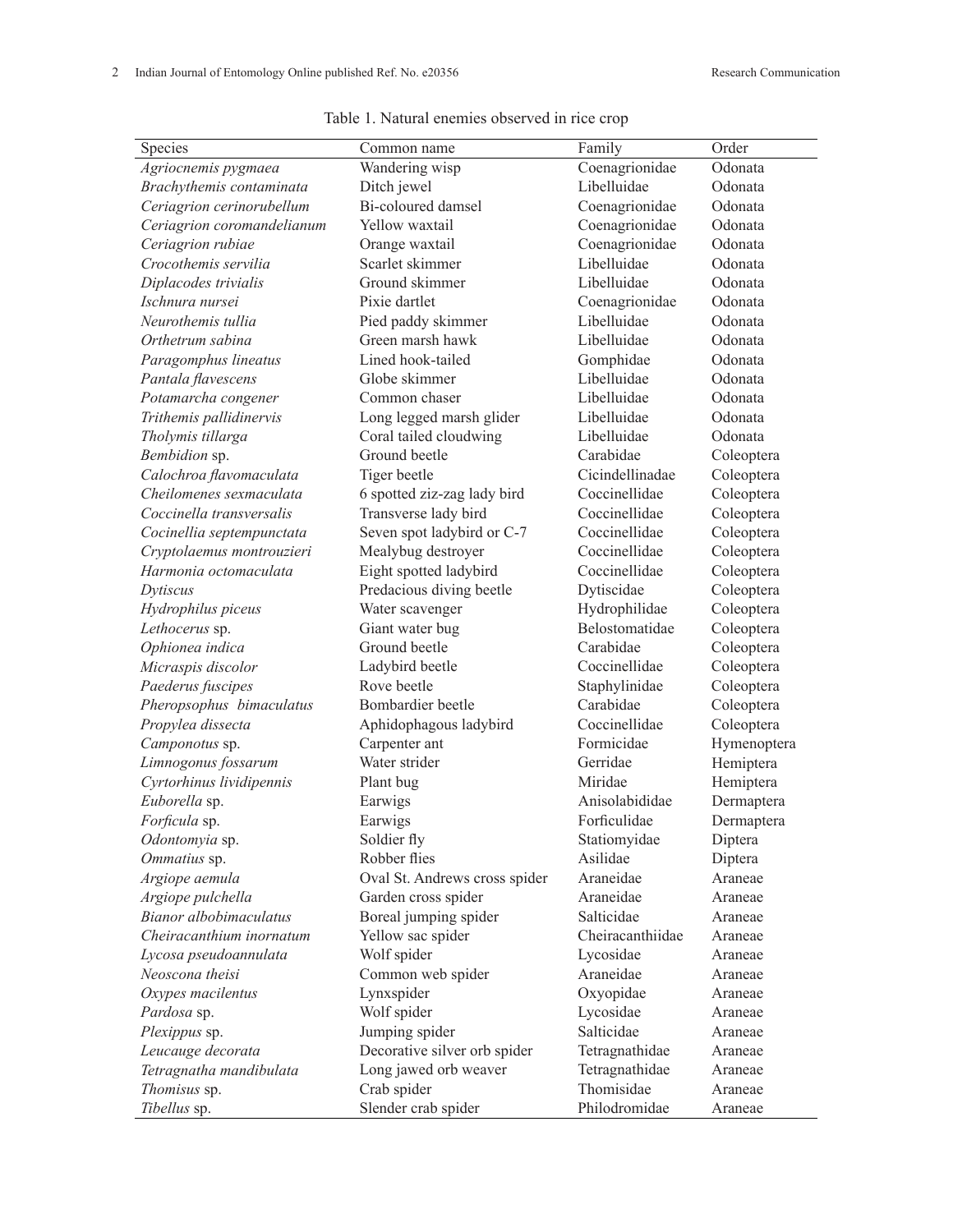

 $(mmin, 2010)$ Fig. 1. Relative abundance of natural enemies in rice crop (kharif, 2018)

Fig 2. Relative abundance of Natural enemies in rice crop (kharif, 2019)

| Crop stage   | No. of  | Abun- | Dominant species             | d    | D         | Species  | Abun-       | Dominant species                  | d    | D    |
|--------------|---------|-------|------------------------------|------|-----------|----------|-------------|-----------------------------------|------|------|
| (DAT)        | species | dance |                              |      |           | richness | dance       |                                   |      |      |
| Kharif 2018  |         |       |                              |      |           |          | Kharif 2019 |                                   |      |      |
| 30 (20 Aug)  | 5       | 33    | Coccinella<br>transversalis  |      | 0.54 0.59 | 8        | 55          | Paederus fuscipes                 | 0.50 | 0.70 |
| 37 (27 Aug)  | 8       | 112   | Cocinellia<br>septempunctata | 0.19 | 0.89      | 10       | 48          | Paederus fuscipes                 | 0.41 | 0.79 |
| 44 (3 Sep)   | 16      | 194   | Micraspis discolor           | 0.13 | 0.92      | 19       | 165         | Micraspis discolor                | 0.20 | 0.87 |
| 51 (10 Sep)  | 19      | 216   | Coccinella<br>septempunctata | 0.12 | 0.93      | 23       | 256         | Coccinella<br>septempunctata      | 0.14 | 0.89 |
| 58 (17 Sep)  | 22      | 203   | Coccinella<br>transversalis  | 0.08 | 0.95      | 23       | 270         | Propylea dissecta                 | 0.13 | 0.92 |
| 65 (24 Sep)  | 27      | 290   | Propylea dissecta            | 0.09 | 0.96      | 28       | 311         | <i>Cheilomenes</i><br>sexmaculata | 0.10 | 0.94 |
| 72 (1 Oct)   | 24      | 219   | Micraspis discolor           | 0.16 | 0.93      | 26       | 225         | Ophionea indica                   | 0.16 | 0.93 |
| 79 (8 Oct)   | 29      | 298   | Cheilomenes<br>sexmaculata   | 0.21 | 0.87      | 28       | 276         | Coccinella<br>transversalis       | 0.21 | 0.88 |
| 86 (15 Oct)  | 27      | 192   | Coccinella<br>septempunctata | 0.15 | 0.92      | 26       | 300         | Paederus fuscipes                 | 0.13 | 0.92 |
| 93 (22 Oct)  | 23      | 254   | Ophionea indica              | 0.12 | 0.91      | 25       | 270         | Propylea dissecta                 | 0.14 | 0.91 |
| 100 (29 Oct) | 25      | 232   | Micraspis discolor           | 0.14 | 0.89      | 28       | 270         | Coccinella<br>septempunctata      | 0.18 | 0.89 |
| 107(5 Nov)   | 18      | 182   | Propylea dissecta            | 0.18 | 0.88      | 22       | 240         | Propylea dissecta                 | 0.15 | 0.90 |
| 114 (12 Nov) | 21      | 308   | Paederus fuscipes            | 0.11 | 0.91      | 19       | 391         | Ophionea indica                   | 0.11 | 0.91 |

Table 2. Diversity indices of natural enemies in rice crop (kharif, 2018)

D-Simpson index;

of 29 recorded at 79 DAT revealed maximum D value of 0.87 indicating comparatively low diversity and abundance of a single species. Berger Parker index at 30 DAT indicated a low diversity with the dominant species as *C. transversalis* (54%), and its least value was at 58 DAT (0.08) indicating that the abundant species constituted only 8%, thus establishing an equitable representation of different species in the collected sample. Similarly, during kharif 2019, Simpson index (D) was maximum at 65 DAT (0.94) and the least at 30 DAT  $(0.70)$  indicating maximum and minimum species diversity, respectively; species richness of 28 recorded at 79 DAT was the highest of D value (0.88), indicating comparatively low diversity and abundance of a single species. Berger Parker index at 30 DAT indicated a low diversity where dominant species *Paederus fuscipes*  constituted 50%; least value was at 65 DAT (0.10) indicating that abundant species constituted only 8%,